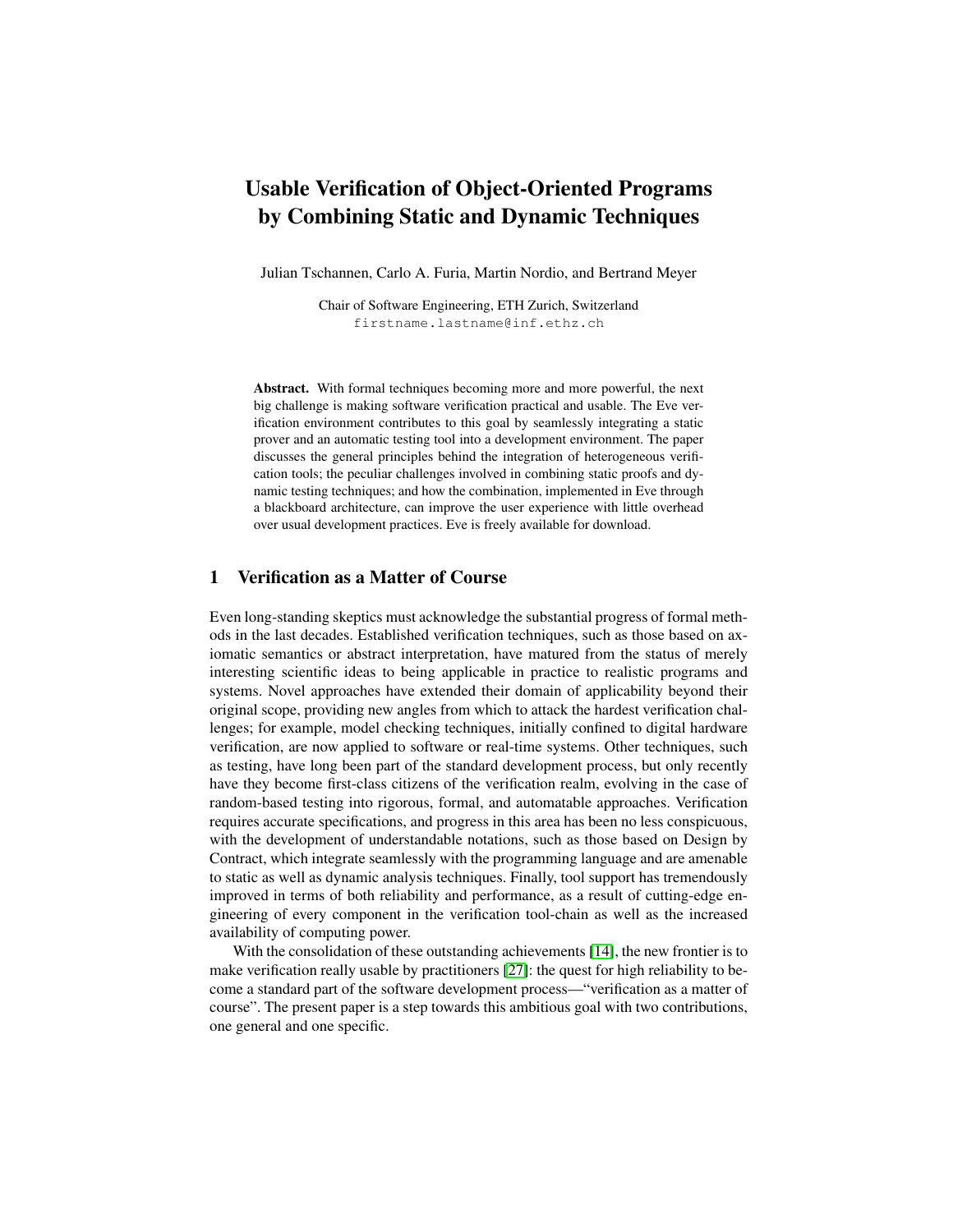The general contribution is a development environment that seamlessly integrates formal verification with the standard tools offered by programming environments for object-oriented development (editor, compiler, debugger, . . . ). The integrated environment is called Eve, built on top of EiffelStudio—the main IDE for Eiffel developers. Section [6](#page-7-0) describes the engineering of Eve, showing how it takes into account several of the heterogeneous concerns originating from the goal of improving the usability of formal verification, such as user interaction and management of computational resources.

The implementation of Eve, freely available for download [\[11\]](#page-15-2), continues to evolve as a result of ongoing efforts to integrate more verification techniques and new verification tools. The currently available implementation, illustrated through an example session in Section [2,](#page-1-0) focuses on the integration of two well-known techniques: static verification based on Hoare-style proofs, currently implemented in Eve through the AutoProof tool [\[20\]](#page-15-3), and dynamic analysis based on random testing, implemented through AutoTest [\[19\]](#page-15-4). Section [4](#page-5-0) describes these tools. After a review of the state of the art in Section [3,](#page-3-0) Sections [5](#page-5-1) and [7](#page-10-0) illustrate the specific contribution of the paper by discussing the challenges of integrating two very different verification techniques, tests and proofs, and how Eve combines them to improve each one's effectiveness and usability. Section [9](#page-13-0) concludes with an analysis of limitations and our current work to overcome them.

## <span id="page-1-0"></span>2 An Example Session with Eve

Consider the perspective of a user—henceforth called Adam—who is using Eve to develop a collection of data structure implementations. Table [1](#page-2-0) shows portions of Adam's code; the code shown is simplified for presentation purposes, but it reflects real features found in versions of EiffelBase, a standard library used in most Eiffel programs.

The ancestor class *COLLECTION* models generic containers with a well-defined interface including, in addition to other features not shown, routines (methods) *extend* that adds its argument to the collection and *is equal* which tests for object equality. *extend* is annotated with a precondition (require) and postcondition (ensure) which refer to other features of the class (such as *has*) not shown. *extend* is *deferred* (abstract) as it lacks an implementation; *is equal*'s body, instead, calls a pre-compiled implementation written in C through the **external** keyword. This encapsulation mechanism prevents correctness proofs of the routine's implementation (whose source is not accessible); in addition, *COLLECTION* cannot be instantiated and tested because it includes deferred routines. This seems an unfortunate situation for verification, but verification with Eve becomes effective in the two descendants of *COLLECTION* shown in Table [1:](#page-2-0) *ARRAY* and *ARRAYED LIST*.

Class *ARRAY* redefines the attribute *extendible* to False because an array is a container of statically-defined size and cannot accommodate new elements *ad lib*. Correspondingly, the precondition of the inherited feature *extend* becomes unsatisfiable in *ARRAY*. This way of "deactivating" a routine is inconvenient for automatic testing tools such as AutoTest, which tries, in a vain effort, to generate instances of *ARRAY* where the precondition of *extend* holds in order to test it. AutoProof, the static proof component of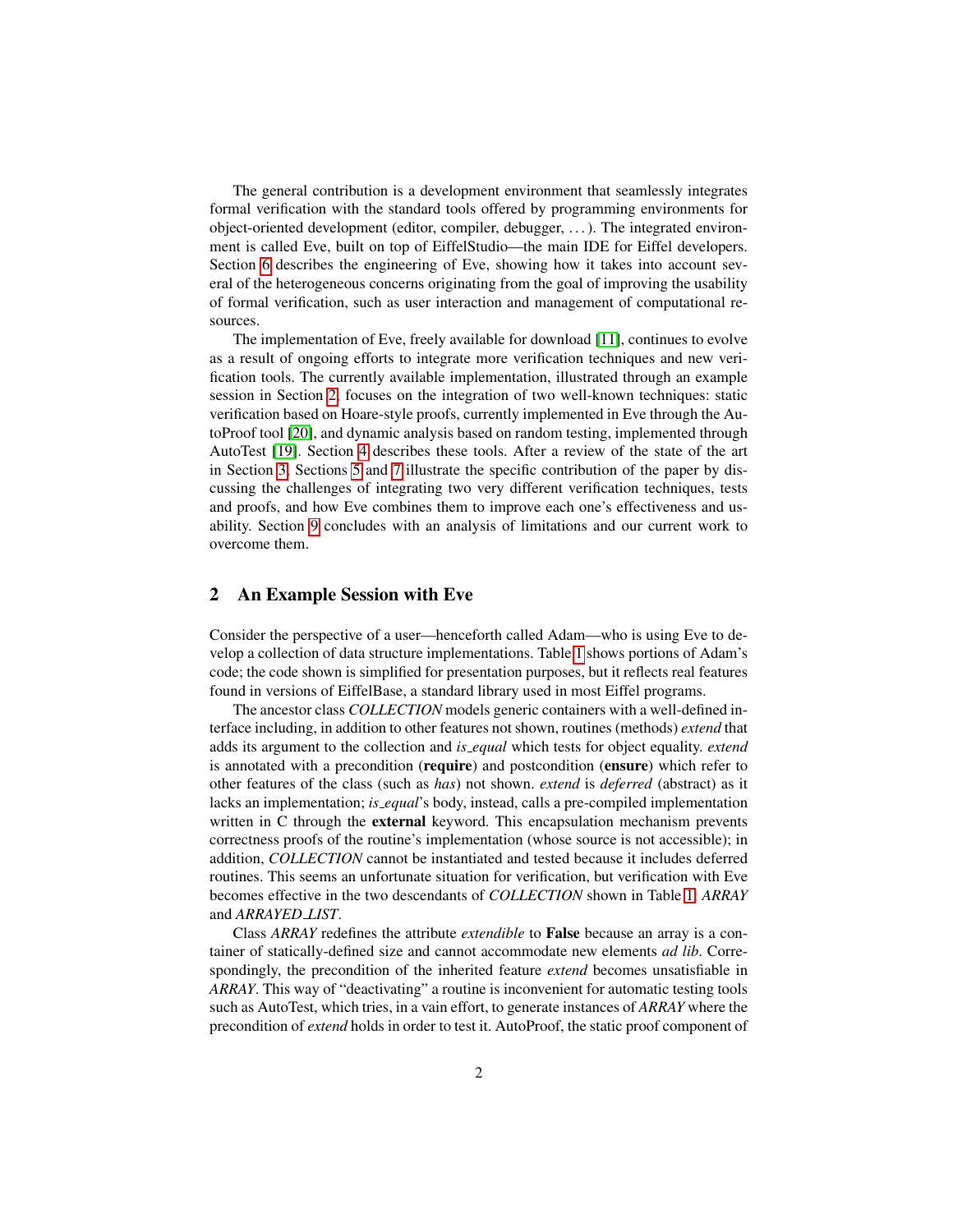| 1              | deferred class COLLECTION [G]                                  | 32 | class $ARRAYED\_\_IST[G]$                     |
|----------------|----------------------------------------------------------------|----|-----------------------------------------------|
| $\overline{c}$ |                                                                | 33 | inherit $ARRAY[G]$                            |
| 3              | .                                                              | 34 | redefine extendible end                       |
| 4              |                                                                | 35 |                                               |
| 5              | extendible: BOOLEAN                                            | 36 | $extendible: BOOLEAN = True$                  |
| 6              |                                                                | 37 |                                               |
| 7              | extend $(v: G)$                                                | 38 | extend $(v: G)$ do  end                       |
| 8              | $\mathbf{y} = -\mathbf{y}$ Ensure that structure contains 'v'. | 39 |                                               |
| 9              | require                                                        | 40 | make_default (n: INTEGER)                     |
| 10             | extendible                                                     | 41 | $--$ Allocate list with 'n' slots items       |
| 11             | $v \neq$ Void                                                  | 42 | $-$ and fill it with default values.          |
| 12             | deferred                                                       | 43 | require $n \geq 0$                            |
| 13             | ensure has $(v)$ end                                           | 44 | local $L_v$ : $G$                             |
| 14             |                                                                | 45 | do                                            |
| 15             | is_equal (other: COLLECTION [G]): BOOLEAN                      | 46 | Precursor $(n)$                               |
| 16             | $---$ Is 'other' attached to an object equal to 'Current'?     | 47 | across $[1n]$ as i loop extend $(l_1, v)$ end |
| 17             | require <i>other</i> $\neq$ <b>Void</b>                        | 48 | end                                           |
| 18             | external built_in                                              | 49 |                                               |
| 19             | ensure $Result = other.is\_equal$ (Current) end                | 50 | remove_left_cursor (c: CURSOR)                |
| 20             |                                                                | 51 | $--$ Remove item to left of 'c' position.     |
| 21             | $end$ $-$ CONTAINER                                            | 52 | require                                       |
| 22             |                                                                | 53 | not is_empty                                  |
| 23             |                                                                | 54 | $c \neq$ Void and valid (c)                   |
| 24             | class $ARRAY$ [G]                                              | 55 | not c.before and not c.is_first               |
| 25             | inherit COLLECTION [G]                                         | 56 | do                                            |
| 26             | redefine extendible end                                        | 57 | remove $(c.index - 1)$                        |
| 27             |                                                                | 58 | ensure                                        |
| 28             | $extendible: BOOLEAN = False$                                  | 59 | $count = old$ count $-1$                      |
| 29             |                                                                | 60 | c.index = old c.index $-1$                    |
| 30             | .                                                              | 61 | end                                           |
| 31             | $end --- ARRAY$                                                | 62 | $end$ - $-$ ARRAYED LIST                      |

<span id="page-2-0"></span>Table 1. Classes *CONTAINER*, *ARRAY*, and *ARRAYED LIST*.

Eve, comes to the rescue in this case: it easily figures out that the precondition of *extend* is unsatisfiable in *ARRAY* (line 10 in Table [1\)](#page-2-0), and hence that *extend* is trivially correct and requires no further analysis. Adam checks that *ARRAY*.*extend* receives a green light and requires no further attention (Figure [1\)](#page-3-1).

Class *ARRAYED LIST* switches *extendible* to True and provides a working implementation of *extend* available to clients. When Eve tries to test the class, it quickly discovers a fault in the creation procedure (constructor) *make default*: after the instruction Precursor (*n*) calls the creation procedure in the ancestor of *ARRAY*, the loop (across...loop...end) tries to call *extend* with the local *l v* as argument; this violates *extend*'s precondition clause  $v \neq$ Void because *l v* is not initialized and hence equals the default value Void (*null* in Java or C). Adam sees there is something wrong in Eve's report (Figure [1\)](#page-3-1); he expands the description of the error and understands how to fix the bug by adding an instruction create *l v* before the loop on line 47.

While Adam is busy fixing the error, testing cannot proceed on the same class. Even if the creation procedure were correct, routine *remove left cursor* would remain arduous for automated testing techniques because its precondition is relatively complex; a random-based approach to the generation of test cases requires specialized techniques and a long running time to select objects satisfying the clauses in lines 53–55 [\[29\]](#page-15-5). Eve circumvents these limitations by running a static proof, which analyzes individual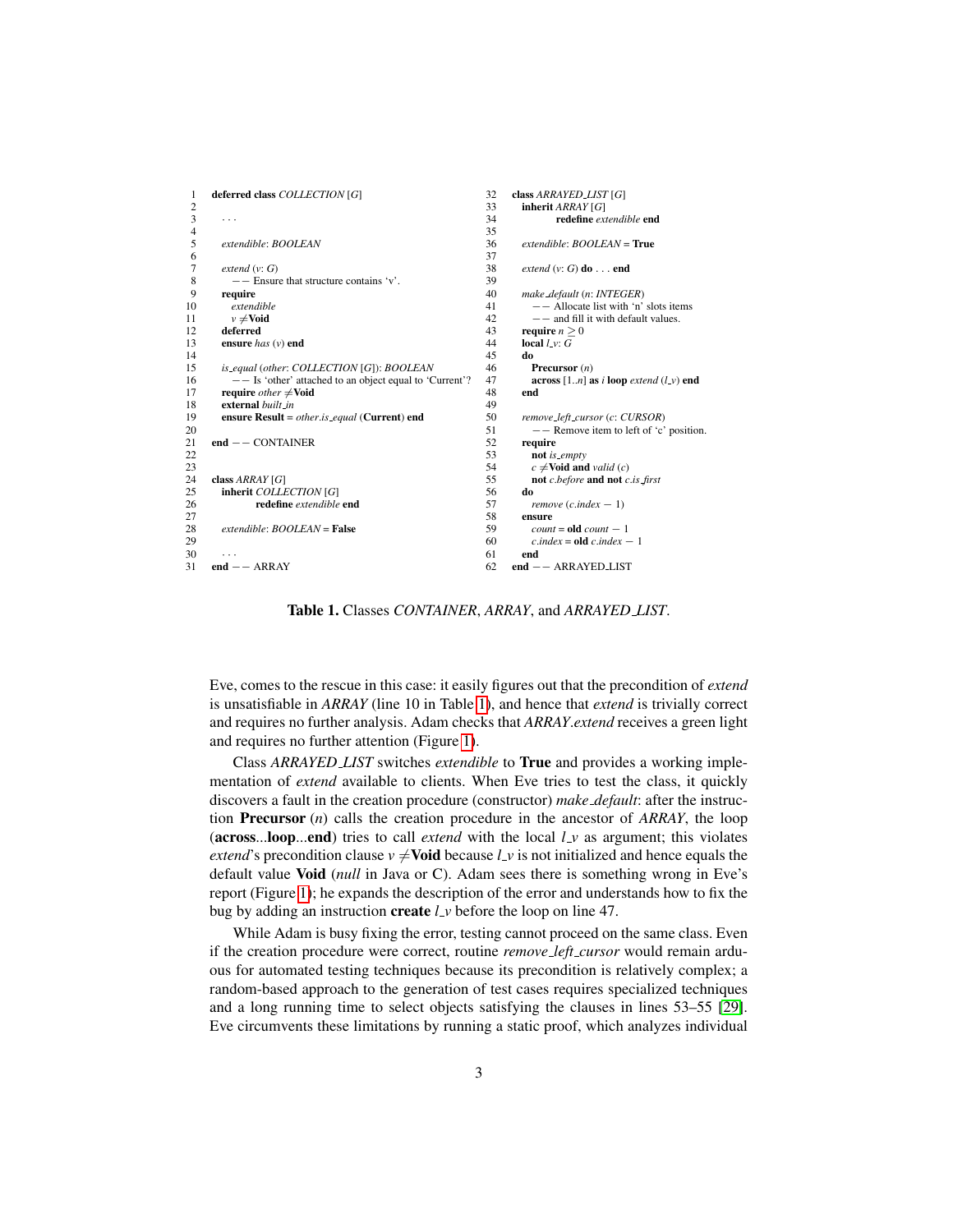| Item                                               | Score L |       | W. | Message                                 |                          |
|----------------------------------------------------|---------|-------|----|-----------------------------------------|--------------------------|
| □ ● ARRAYED LIST                                   | 34      | und o |    | 1 features failed. 3 features verified. |                          |
| $\mathbf{B}$ a <sup>=</sup> extendible             | 78      |       |    | AutoProof: Verified successfully        |                          |
| $\mathbf{H}$ are extend                            | 78      |       |    | AutoProof: Verified successfully        |                          |
| <b>E</b> + make default                            | $-100$  |       |    | AutoTest: Contract violated             | Ξ                        |
| $\overline{E}$ + $\overline{F}$ remove left cursor | 78.     |       |    | AutoProof: Verified successfully        |                          |
| $\Box$ $\bullet$ ARRAY                             | 100     |       |    | • Successfully verified                 |                          |
| <b>E</b> + extend                                  | 100     |       |    | AutoProof: Verified successfully        |                          |
| $\pm - \pm \frac{1}{2}$ extendible                 | 100.    |       |    | AutoProof: Varified euccessfully        | $\overline{\phantom{a}}$ |

<span id="page-3-1"></span>Fig. 1. Example report of Eve, showing scores of classes and routines. The third column displays the lowest negative score among the routines of each class.

routines and does not need a correct creation procedure. The proof succeeds in establishing that the invocation of *remove* (line 57) is correct and ensures the postcondition of *remove left cursor*: the routine is correct and no testing is needed (Figure [1\)](#page-3-1).

Later, as soon as the constructor of *ARRAYED LIST* is fixed, Eve continues its work and exhaustively tests the implementation of *is equal* finding no postcondition violations. This is not as good as a correctness proof, but it comforts Adam's confidence in the reliability of *is equal*, and it is the best result possible for a routine whose implementation can be analyzed only as black-box.

Although it only uses some of Eve's features, this scenario illustrates how Eve can help develop correct applications with little overhead over standard practices:

- Eve is completely automatic and integrated in a full-fledged IDE.
- It supports verification of functional correctness specifications embedded as contracts (pre and postconditions, class invariants, intermediate assertions).
- It transparently manages different verification engines to complement their strengths, supports the full programming language Eiffel, and provides fast feedback to users.
- It only displays such feedback when needed, to encourage focus on the most egregious errors, and to increase the users' confidence in the correctness of an implementation based on the available evidence.

# <span id="page-3-0"></span>3 Related Work

The following sections explains the Eve machinery that makes usage scenarios such as the above possible. To set these solutions in context, we first examine briefly a few stateof-the-art tools for static and dynamic verification (proofs and tests), with a summary of their distinctive features and a summary of the relatively few approaches that combine both techniques. A broader review of formal techniques is available elsewhere [\[14,](#page-15-0)[27\]](#page-15-1).

Static verification. Projects such as ESC/Java [\[12\]](#page-15-6) and Spec# [\[2\]](#page-14-0) have made Hoarestyle correctness proofs more practical and automatic, at least for simple programs. The Spec# language extends C# with preconditions, postconditions, object invariants, and non-null types; the Spec# environment verifies Spec# programs by translating them into Boogie, also developed within the Spec# project. The success of this approach has shown the importance of using an intermediate language for verification. Spec# works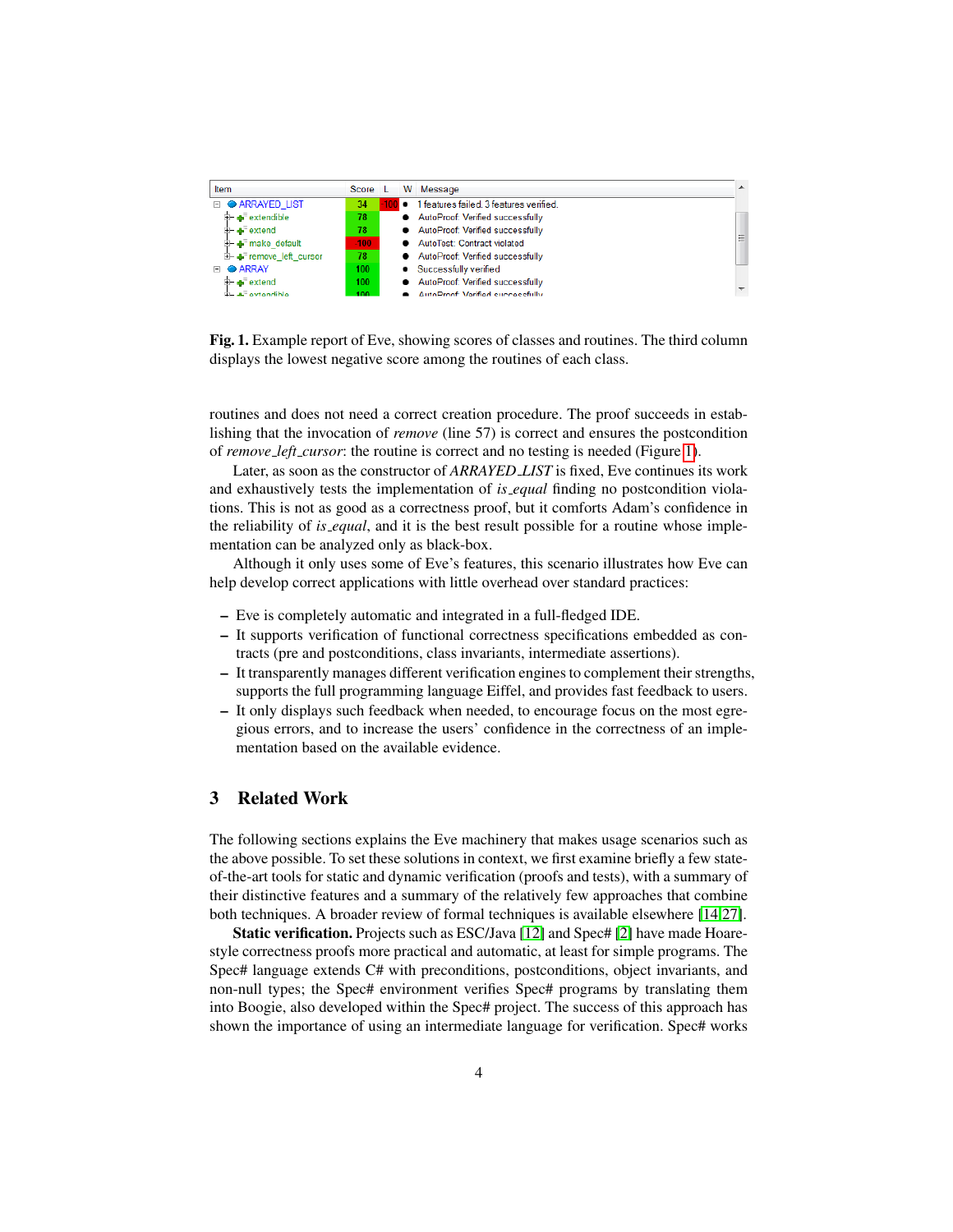on interesting examples; however, it is still not applicable to every feature of  $C#$  (for example, exceptions and function objects). A design choice that distinguishes Spec# from AutoProof for Eiffel is the approach to deal with some delicate issues, namely the framing problem and managing class invariants. Spec# introduces specialized annotations, which make proofs easier but at the price of a significant additional annotational burden for developers. AutoProof, on the contrary, does not introduce *ad hoc* annotations and correspondingly may fail to verify programs where Spec# is successful. Some of these limitations are mitigated in Eve by supplementing AutoProof with testing.

Separation logic is an extension of Hoare logic designed to handle frame properties; verification environments based on separation logic (e.g., jStar [\[8\]](#page-15-7) for Java and Very-Fast [\[16\]](#page-15-8) for C and Java) can verify sophisticated features such as usages of the visitor, observer, and factory patterns. Writing separation logic annotations requires considerably more expertise than using contracts embedded in the programming language; this makes separation-logic tools more challenging to use by practitioners.

Other static verification techniques, such as software model-checking [\[3\]](#page-15-9) and abstract interpretation [\[6\]](#page-15-10), approximate the semantics of programming languages to make their analysis scalable and to require little annotations. These techniques are currently unsupported in Eve, but they may become as part of future work.

Dynamic verification. Only recently have dynamic techniques, such as testing, become applicable fully automatically to large programs (e.g., [\[13](#page-15-11)[,17](#page-15-12)[,4\]](#page-15-13)). In this line of work, DART [\[13\]](#page-15-11) introduced the concept of dynamic symbolic execution, a combination of dynamic verification with lightweight static techniques. CUTE [\[23\]](#page-15-14) and EXE [\[4\]](#page-15-13) follow similar approaches but they are applicable to more complex features (such as pointers and complex data structures) and scale massively. The main high-level difference of AutoTest is that it relies on contracts to verify functional properties; the aforementioned testing tools, instead, work on languages without contracts and therefore are limited in the kinds of errors that they can detect.

In recent years, dynamic techniques have extended their domain of applicability to problems such as contract inference [\[9](#page-15-15)[,29\]](#page-15-5) and specification mining [\[1](#page-14-1)[,7\]](#page-15-16) which have traditionally been approachable only by static means. Future versions of Eve will integrate dynamic contract inference as implemented in our AutoInfer tool (sketched in Section [6\)](#page-7-0).

Combined static/dynamic verification. Recently, a few authoritative researchers have pointed out the potential of combining static and dynamic techniques [\[22](#page-15-17)[,10](#page-15-18)[,24\]](#page-15-19) to make verification more usable; the present paper concurs in this vision.

Some of the aforementioned testing tools [\[13,](#page-15-11)[23,](#page-15-14)[4\]](#page-15-13) already leverage lightweight static analyses to boost the performance of automated testing. Pex [\[25\]](#page-15-20) is another scalable automatic testing framework, which relies more heavily on static methods: it exploits a variant of dynamic symbolic execution where an automated theorem prover (Z3) analyzes the symbolic executions to improve code coverage. Pex uses parameterized unit tests [\[26\]](#page-15-21) as specifications. This makes it possible to test fairly sophisticated properties, but it also requires users to produce specifications in this customized form; contract specifications, however, seem more palatable to practitioners [\[5\]](#page-15-22).

DASH [\[22\]](#page-15-17) combines static and dynamic verification with an approach extending the software model-checking paradigm [\[3\]](#page-15-9): DASH's algorithm to generate exhaustive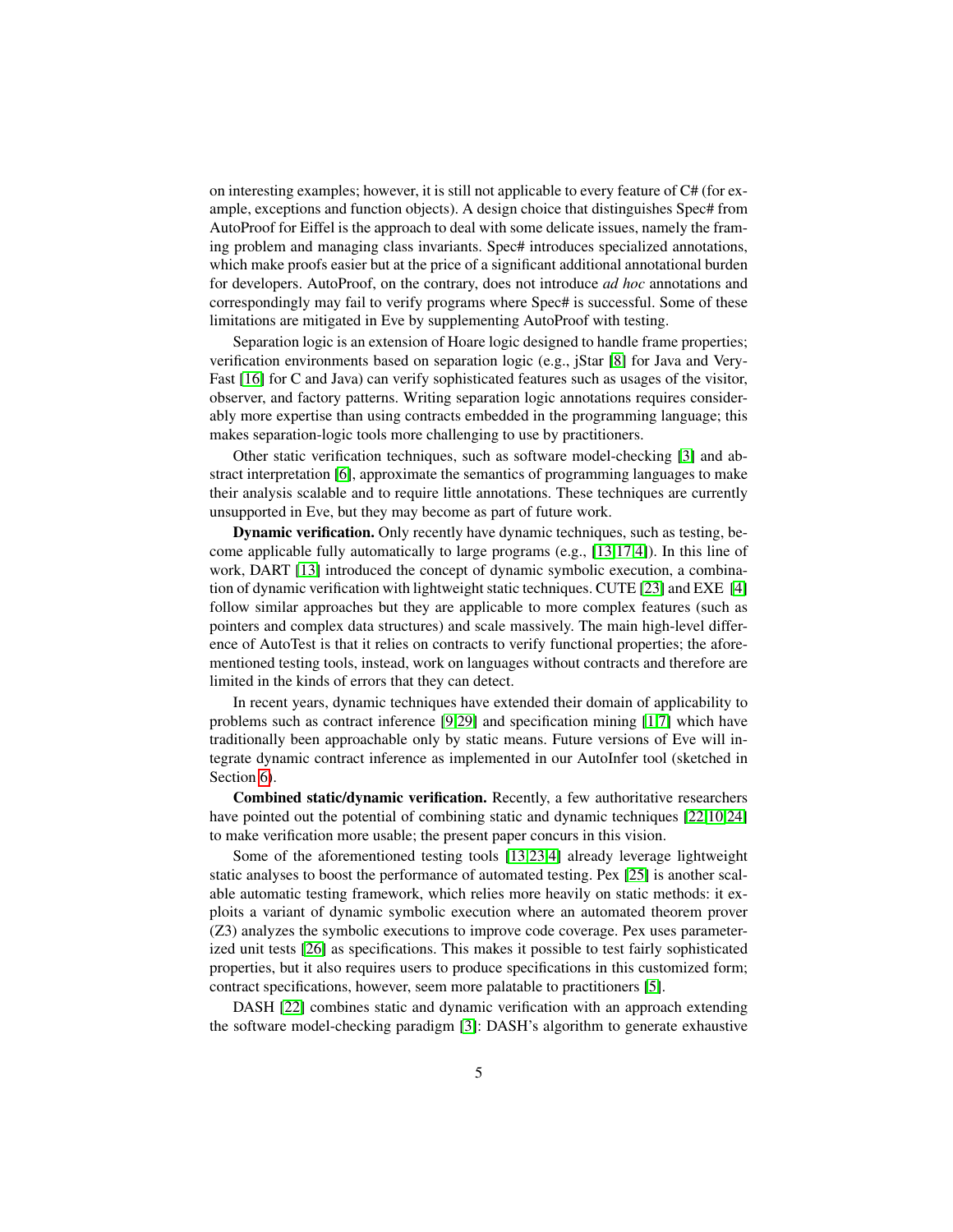tests maintains a sound abstraction of the program, which can be used to construct automatically a correctness argument.

The few recent attempts at combining static and dynamic techniques tend to be specific conservative extensions of basic methods; the approach described in the present paper tries integration at a higher level to avail the complementarity of static and dynamic techniques to a larger extent.

## <span id="page-5-0"></span>4 The Tools of Eve

The integrated verification techniques currently available in Eve and illustrated in the preceding example session rely on two fundamental tools: AutoProof and AutoTest, which are now presented.

AutoTest. AutoTest [\[19\]](#page-15-4)—now a standard component of commercial EiffelStudio is a fully automatic contract-based testing tool. AutoTest generates objects by random calls to creation procedures. Preconditions select valid inputs and postconditions serve as oracles: every test case consists of the execution of a routine on objects satisfying its precondition; if executing the routine violate its postcondition or calls another routine without satisfying its precondition, the routine tested has a fault. A failing test case provides a concrete error report which is useful for debugging.

Like any dynamic technique based on execution, AutoTest handles every feature of the source language (Eiffel). Among its limitations, instead, is that random testing can take several hours to find the most subtle faults, and that complex specifications can exacerbate this problem.

AutoProof. AutoProof [\[20\]](#page-15-3)—a more recent member of the Eiffel tool-set—is an automatic verification tool that translates Eiffel programs (with contracts) into annotated Boogie programs. AutoProof then uses the Boogie verifier [\[2\]](#page-14-0) to check whether the Eiffel implementation satisfies its specification.

AutoProof improves on similar environments for static verification (e.g., Spec# [\[2\]](#page-14-0)) by supporting some advanced language constructs such as function objects (agents in Eiffel terminology). Nonetheless, some features of Eiffel—most notably exceptions and floating point arithmetic—are still unsupported and routines using them are not adequately translated to Boogie. The performance of AutoProof depends on the quality of contracts available; accurate contracts improve the modularity of the analysis which can then also verify partial implementations.

# <span id="page-5-1"></span>5 The Advantages of Being Static and Dynamic

From a user's perspective, Eve's integration of static and dynamic tools can make verification more effective and agile in a variety of scenarios.

– Static verification is more modular and scales better to large systems made of several classes. It can also verify routines of deferred (abstract) classes which cannot be tested because they cannot be instantiated. This indirectly improves the performance of testing as well, because the testing effort can focus on routines or classes not proved correct.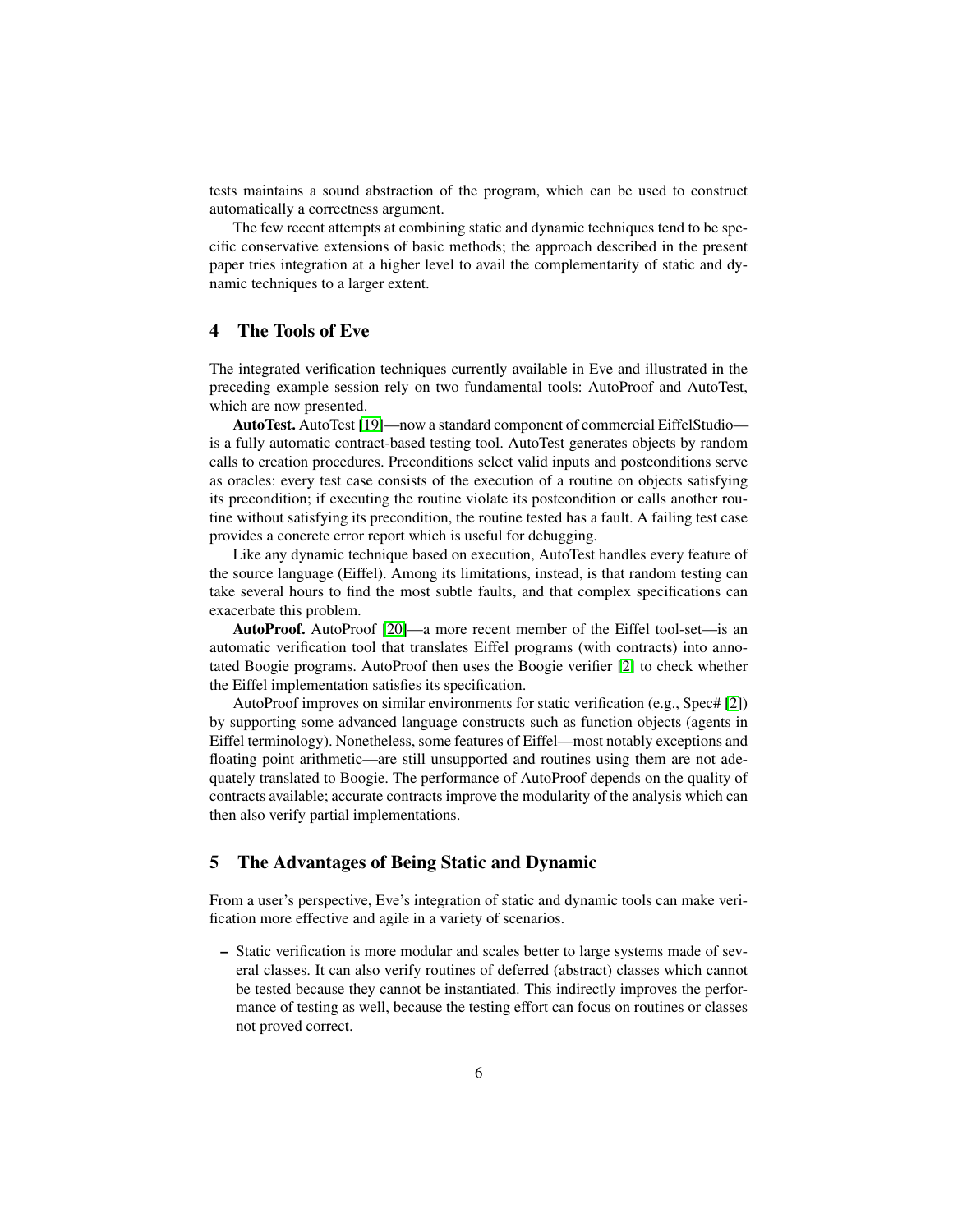Conversely, whenever testing uncovers a faulty routine, the static tool stops trying to verify that routine. This policy may be broken down to individual clauses: for example, if testing finds a run of *remove left cursor* (Table [1\)](#page-2-0) violating the postcondition clause  $count = old count - 1$ , it may still be worthwhile to try to prove the other clause, *c*.*index* = **old** *c.index* + 1.

– Dynamic analysis provides concrete reports of errors, which make debugging easier. For example, the following trace documents the error in the creation procedure *make default* of Table [1:](#page-2-0)

> create {*ARRAYED LIST*} *l*.*make default* (1) −− Inside *make default*: *l v* := Void ; Precursor (1) ; *extend* (*l v*) −− *l v* is Void

- Classes that have a faulty creation procedure or are deferred cannot be instantiated; testing cannot proceed in this case unless the constructor is fixed or an implementation of every routine is available. Static techniques do not incur these limitations: as illustrated in the example of Section [2,](#page-1-0) they can verify individual implemented routines even if others in the same class are deferred.
- Many core libraries rely on routines implemented through calls to low-level external routines (typically, in the Eiffel case, C functions); an example was *is equal* in Table [1.](#page-2-0) Such routines are inaccessible to static analysis but are still testable. The integrated results of static and dynamic analysis on classes with such external routines reinforce the confidence in the correctness of the overall system.
- The combination of static and dynamic analysis can help detect discrepancies between the runtime behavior of a program and its idealized model. Examples are overflows and out-of-memory errors, which are often not accounted for in an abstract specification assuming perfect arithmetic and infinite memory. Consider, for example, a routine that updates the balance of a bank account as a result of a deposit operation:

```
deposit (amount: INTEGER)
 require amount > 0
 do balance := balance + amount
 ensure balance > old balance
end
                                           balance: INTEGER
```
AutoProof, which models the type *INTEGER* as mathematical integers, verifies that the routine is correct. AutoTest, however, still finds a bug which occurs when old *balance* + *amount* is greater than the largest integer value representable and *balance* overflows. It is then a matter of general policy whether one should change the postcondition or the implementation. In any case, the comparison of the results of static and dynamic analysis clearly highlights the problem and facilitates the design of the best solution. With default settings, Eve gives a null correctness score (Section [7\)](#page-10-0) in such situations, which reflects the uncertainty and the need for further analysis.

– Complex contracts considerably slow down automatic testing, both because their runtime evaluation incurs a significant overhead and because random generation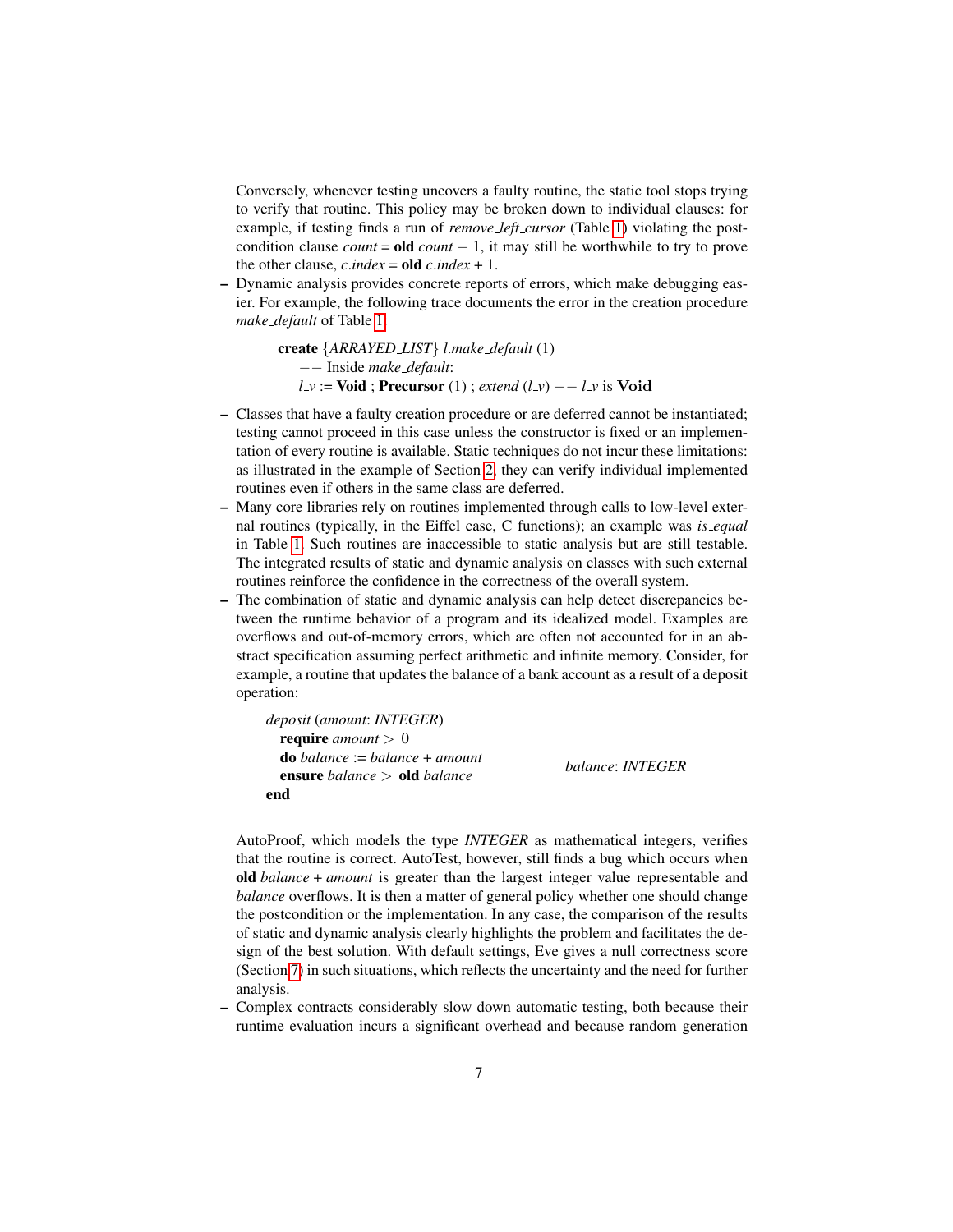takes a long time to build objects that satisfy complex preconditions. Contracts may even in some cases be non-executable because they involve predicates over infinite sets; for example, the invariant of a class modeling a hash function requires that the hash code of every possible object (an infinite set) be a nonnegative integer. Static techniques can help in all such scenarios: it may be easier to prove the correctness of a routine if the precondition is complex, and hence also stronger; complex postconditions boost modular verification.

These observations highlight the usefulness of treating proofs and tests as complementary and convergent techniques (even though they have often been pursued, in the past, by separate research sub-communities in software engineering). There is indeed no contradiction; in particular, with the purpose of tests being entirely defined as attempting to make programs fail [\[18\]](#page-15-23), a useful (that is, failed) test is a proof that the program is not correct. The approach illustrated by Eve is then to combine tools that can prove a program correct (such as AutoProof) and tools that can prove a program incorrect (AutoTest); as soon as a user has written a new program element, the two will start in parallel, each with its own specific goal, prove or disprove; in favorable situations, one of them will reach its goal fast, providing the user with a fast response of correctness or incorrectness.

#### <span id="page-7-0"></span>6 The Design of an Integrated Verification Environment

The Eve integrated verification environment is built on top of the EiffelStudio IDE and supplements it with functionalities for verification.

Contracts. The choice of Eiffel as programming language ensures that we rely on formal specification elements embedded in the program text as *contracts* (pre and postconditions, class invariants, and other annotations). Since correctness is a relative notion (being dependent on a specification), every verification activity requires *some form* of specification. Empirical evidence suggests that formal specifications in the form of contracts are a good compromise between the rigor required by formal techniques and the kind of effort that practitioners are able, or willing, to provide [\[5](#page-15-22)[,21\]](#page-15-24).

Not all contracts must be written by programmers: the architecture of Eve can accommodate components for *specification inference* (see Section [3\)](#page-3-0) to help users write better and stronger contracts. This particular property, however, is not emphasized in the present paper, which focuses on the integration of static and dynamic analysis assuming some contracts are available.

Automation. A defining characteristic of the verification tools in Eve is that they are automatic and can do most of the work without any explicit input from the user, assuming the presence of contracts which Eiffel programmers are already used to provide [\[5\]](#page-15-22). In order to decouple the machinery of the individual verification tools and to filter out their output, Eve relies on a blackboard architecture [\[15\]](#page-15-25) shown in Figure [2.](#page-8-0)

A *controller* is responsible for triggering the various tools when appropriate, invisibly to the users. The controller bases its decisions on what the user is currently doing, which resources are available, and the results of previous verification attempts. The latter are collected in a *data pool* where every verification tool stores the results of its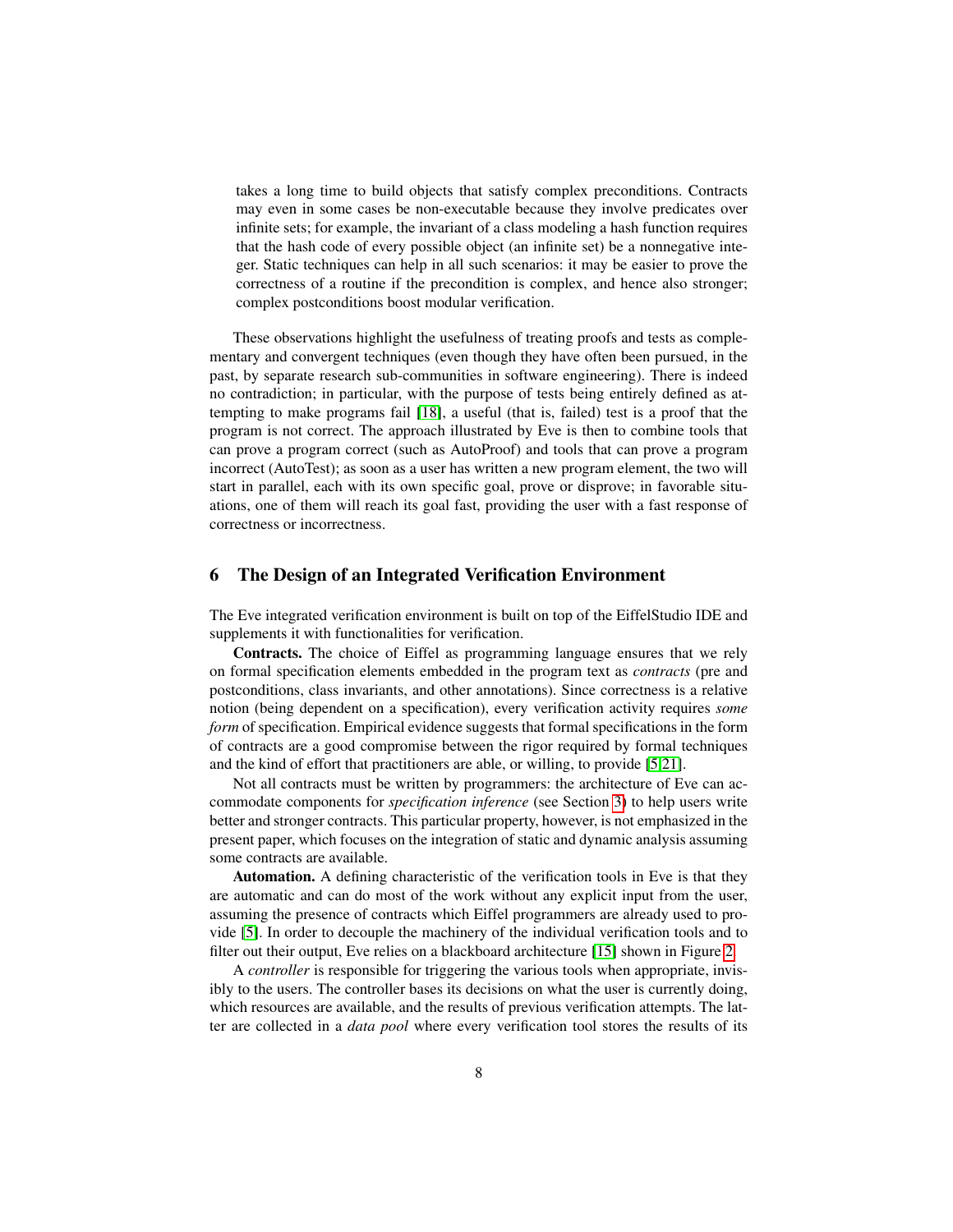

<span id="page-8-0"></span>Fig. 2. Eve's blackboard architecture (shadeless boxes currently not implemented).

runs. Users do not directly read the output of individual tools in the data pool. Instead, the controller summarizes the output data and displays it only when appropriate, that is when the cumulative data collected is significant.

A major design decision of Eve was to make the verification mechanisms as unobtrusive as possible. Users can continue using the IDE and their preferred software development process as before; the verification techniques are an additional benefit, available on demand and compatible with the rest of the IDE's tools. In the same way that type checking adds a new level of help on top of the more elementary mechanisms of syntax error checking, Eve provides reports from proofs and tests on top of the simple verification techniques provided by type checking.

Interaction with the user. Users only have a coarse-grained, binary form of control over the verification: enable or disable. Typically, they will enable verification as soon as some code and a few contracts have been written. Even when enabled, verification never interferes with the more traditional development activities: Eve works in the background on the latest compiled version of the system, and displays a summary of the verification results through an interface similar to that used to signal syntax or type errors in standard IDEs (Figure [1\)](#page-3-1). At any time, the user can browse through the *result list*, which links back to the parts of the program relevant for each message, and decide to revise parts of the implementation or specification according to the suggestions provided by Eve.

Every entry in the result list has a *score*: a quantitative estimate of the correctness or incorrectness of the associated entry, based on the evidence gathered so far by running the various tools. The score varies over the real interval  $[-1, 1]$  (In the user interface the scale is, for more readability,  $-100$  to  $+100$ , with rounding to the closest integer). A positive score indicates that the evidence in favor of correctness prevails, whereas a negative score characterizes evidence against correctness. The absolute value of the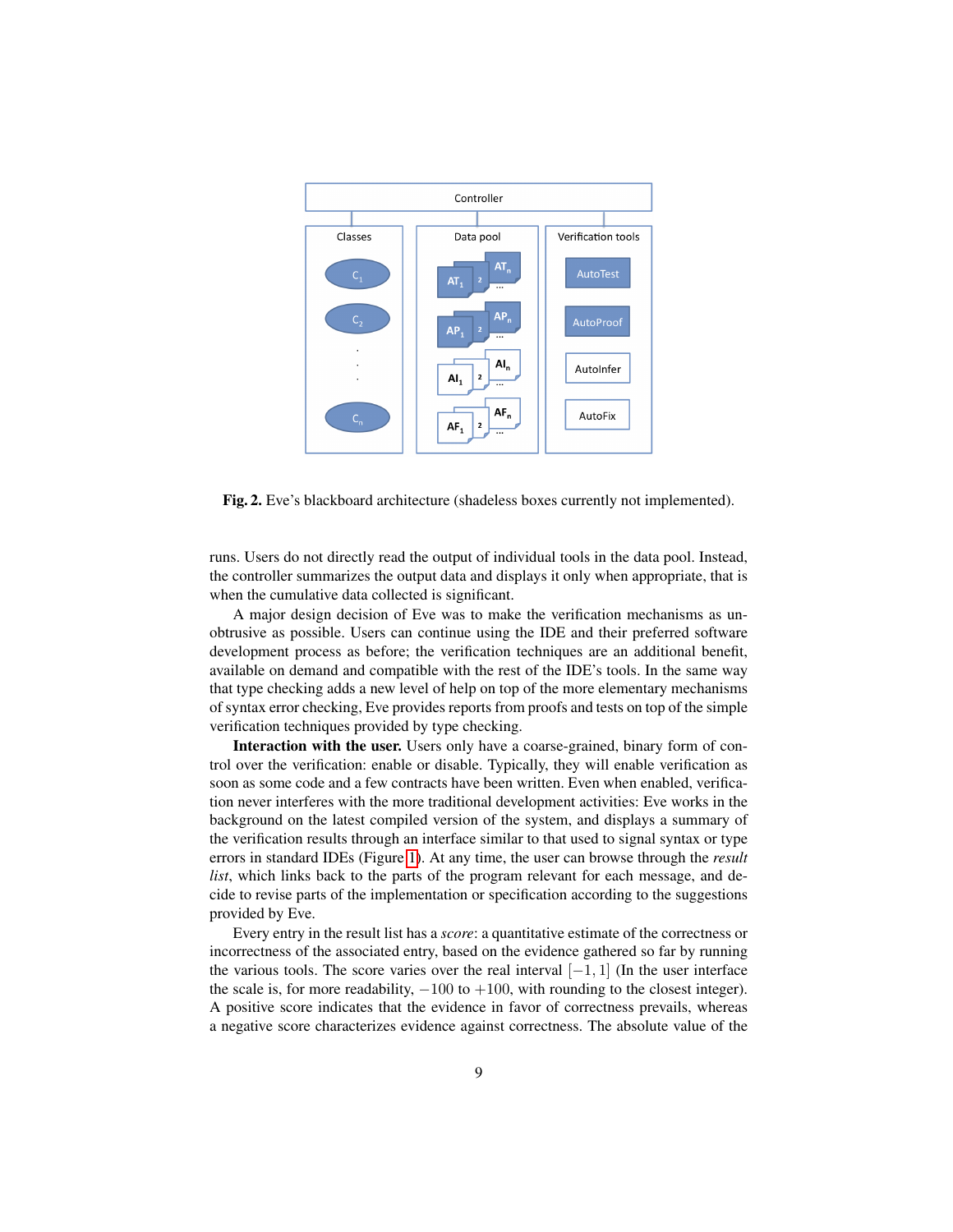score indicates the level confidence: 1 is conclusive evidence of correctness (for example a successful correctness proof), −1 is conclusive evidence of incorrectness (for example a failing test case), and 0 denotes lack of evidence either way. Figure [1](#page-3-1) shows an example of report with scores and stripes colored accordingly. Section [7](#page-10-0) discusses how the score is computed for the verification tools currently integrated in Eve.

Modularity and granularity. Object-oriented design emphasizes modularity, from which verification can also benefit. While the level of granularity achievable by an integrated verification environment ultimately depends on the level of granularity provided by the tools it integrates, Eve orients verification at the two basic levels of encapsulation provided by the object-oriented model: *classes* and *routines* within a class. Eve associates *correctness scores* with items at both levels. Additional information may be attached to a correctness score, such as the line where a contract violation occurs in a test run, or the abstract domain used in an abstract interpretation analysis. For large systems, it is also useful to have scores for highest levels of abstraction, such as groups of classes or entire libraries, but in the present discussion we limit ourselves to routine and class levels.

The scores from multiple sources of data at the same level are combined with weighted averages, and define the correctness scores at coarser levels. For example, every tool *t* tries to verify a routine *r* in class *C* and reports a correctness score  $s_r^C(t) \in$  $[-1, 1]$ . The cumulative score for the routine *r* is then computed as the normalized weighted average:

<span id="page-9-0"></span>
$$
s_r^C = \frac{1}{\sum_{t \in T} w_r^C(t)} \cdot \sum_{t \in T} w_r^C(t) s_r^C(t)
$$
 (1)

where  $w_r^C(t) \in \mathbb{R}_{\geq 0}$  denotes the weight of the tool *t* on routine *r*. A similar expression computes the cumulative score  $s^C$  for a class *C* from the scores  $s^C_r$  of its routines and their weights  $w_r^C$ :

<span id="page-9-1"></span>
$$
s^C = \frac{1}{\sum_{r \in R} w_r^C} \cdot \sum_{r \in R} w_r^C s_r^C \tag{2}
$$

The weights take various peculiarities into account:

- A tool may not be able to handle certain constructs: its confidence should be scaled accordingly. For example, a tool unable to handle exceptions appropriately has its score reduced whenever it analyzes a routine which may raise exceptions.
- The results of a tool may be critical for the correctness of a certain routine. For example, a quality standard may require that every public routine be tested for at least one hour without hitting a bug; correspondingly, the weight  $w_r^C(t)$  for public routines *r* would be high for testing tools and low (possibly even zero) for every other tool.
- The correctness of a routine may be critical for a class; then the routine score should have a higher weight in determining the class cumulative score.
- More generally, the weight may reflect suitable *metrics* that estimate the criticality of a routine according to factors such as the complexity of its implementation or specification, whether it is part of the interface of public, and the number of references to it in clients or within the containing class.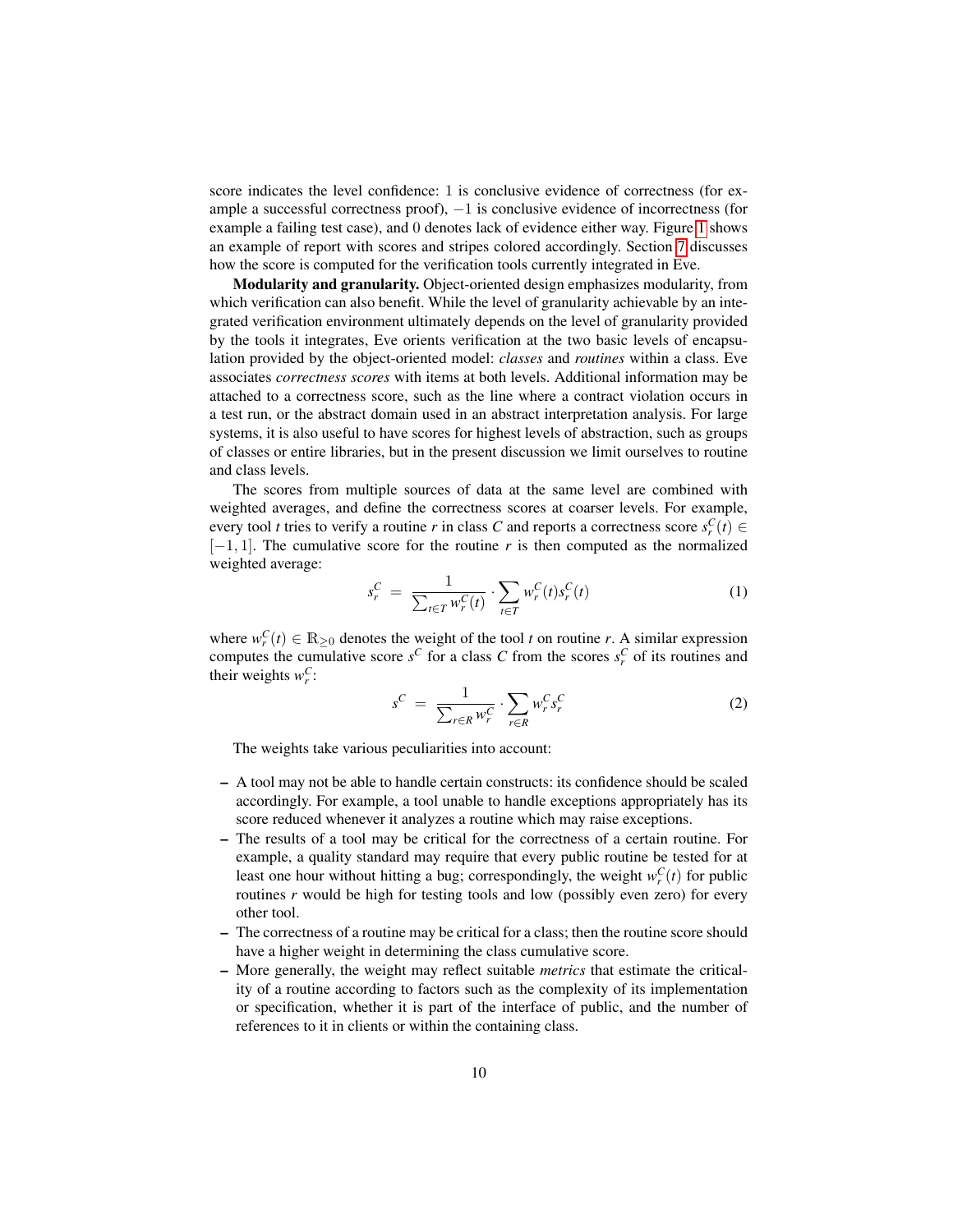– Similar metrics are applicable at other levels of granularity, for example to weigh the criticality of a class within the system.

Eve provides default values for all the weights (Section [7\)](#page-10-0), but users can override them to take relevant domain knowledge into account.

Resource usage. The verification layer must not impede more traditional development activities. This requires in particular a careful usage of the resources to guarantee that the responsiveness of the IDE when verification is enabled does not cause a significant overhead. In Eve, the controller activates the various verification tools only when there are resources to spare. It also takes into account the peculiarities of the various tools: those with short running times are usually run first and re-run often, while those requiring longer sessions are activated later, only if the faster tools did not give conclusive results, and when enough resources are available.

When verification is first activated for a project, all the scores are null, as the system does not have any evidence to assess correctness or incorrectness. Then, the controller runs the least demanding tools first, to provide the user with *some* feedback *as soon as possible*. The same approach is applied modularly, whenever some part of the system changes (and is recompiled). More detailed analysis is postponed to when more time is available, the system is sufficiently stable, or conclusive evidence is still lacking about the correctness of some routines or classes.

Extensibility. The architecture of Eve is *extensible* to include more tools of heterogeneous nature. The user interface will stay the same, with the blackboard controller being responsible for managing the tools optimally and only reporting the results through the summary scores described above. It is our plan to integrate more verification tools, currently available only through explicit invocation.

The architecture can also accommodate tools that, while not targeted to verification in a strict sense, enhance the user experience. For example, tools for assertion inference—such as our own AutoInfer [\[28\]](#page-15-26)—can complement user-provided contracts and improve the performance of approaches that depend on contracts. The controller can activate assertion inference when the verification machinery performs poorly and when metrics suggest that the code is lacking sufficient specifications. The assertion inference tools themselves may sometimes re-use the results of other tools; for example AutoInfer relies on the test cases generated by AutoTest. Finally, Eve can show the inferred assertions in the form of suggestions, in connection with the results of other verification activities. For example, it could display an inferred loop invariant with the report of a failed proof attempt, and suggest that the invariant can make the correctness proof succeed if added to the specification. The current implementation of Eve does not integrate such suggestions mechanisms yet, but the architecture is designed with these extensions in mind.

## <span id="page-10-0"></span>7 Correctness Scores for Proofs and Testing

Equation [1](#page-9-0) on page [10](#page-9-0) gives the correctness score for a routine *r* of class *C*; now, consider a set of tools  $T = \{p, t\}$ , where p denotes AutoProof and t denotes AutoTest.

General principles for scores. We noted earlier that an interesting test, that is to say a failed test, is a proof of incorrectness. This is of course another form of Dijkstra's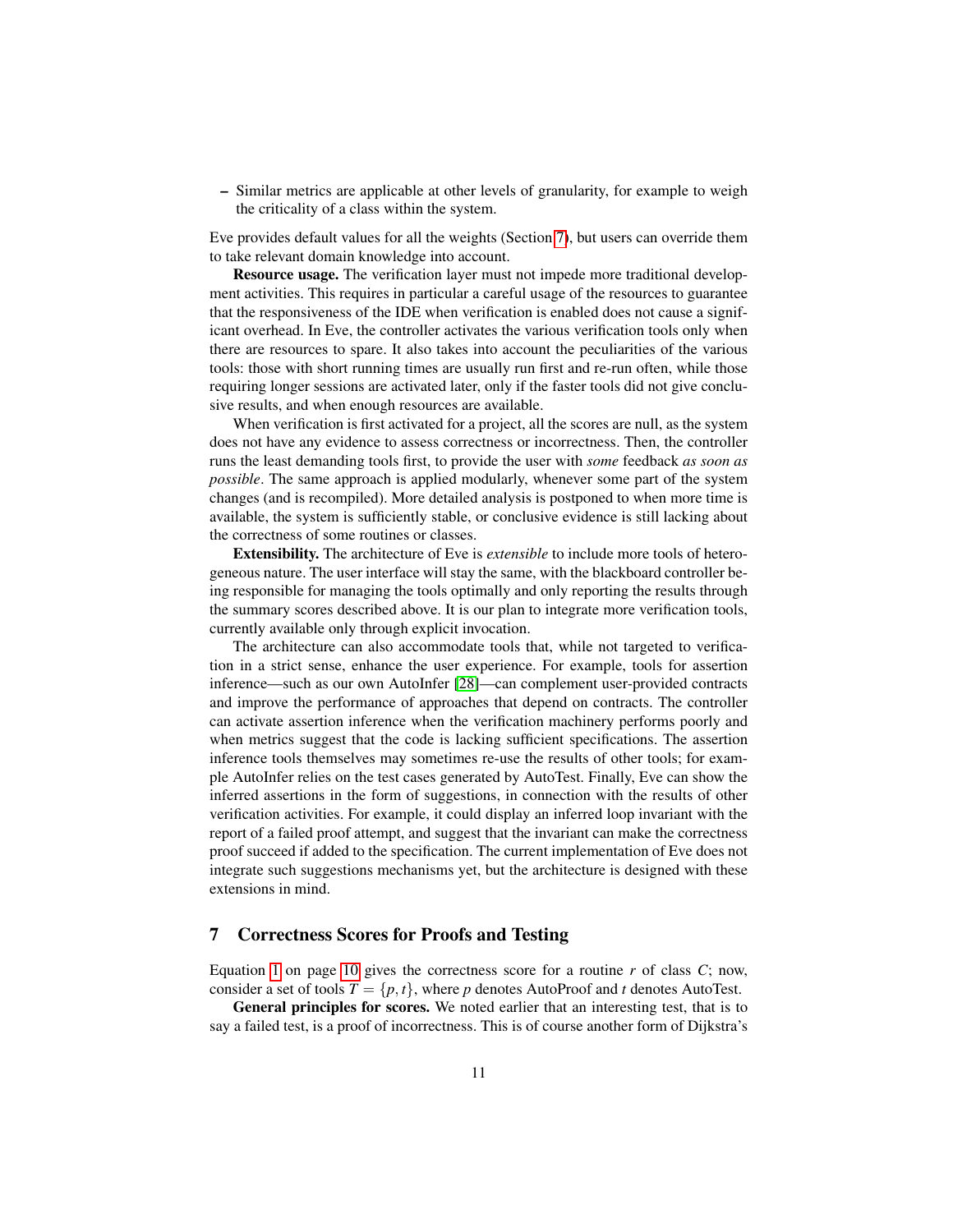famous observation about testing—but restated as an argument *for* tests rather than a criticism of the notion of testing. This observation has two direct consequences on the principles for computing correctness scores.

First, it is relatively straightforward to assign scores to the result of a testing tool when it reports errors: assign a score of  $-1$ , denoting certain incorrectness, to every routine where testing found an error. In certain special circumstances, the score might be differentiated according to the severity of the fault; for example a bug that occurs only if the program runs for several hours may be less critical than one that occurs earlier, if the system is such that it is reset every 45 minutes. In most circumstances, however, it is better to include such domain information in the specification itself and to treat every reported fault as a routine error. Then, different routines may still receive a different weight in the computation of the score of a class (Equation [2](#page-9-1) on page [10\)](#page-9-1)—for example, a higher weight to public routines with many clients.

The second consequence is that it is harder to assign a positive score sensibly to routines passing tests without errors. It is customary to assume that many successful tests increase the confidence of correctness; hence, this could determine a positive correctness score, which increases with the number of tests passed, the diversity of input values selected, or the coverage achieved according to some coverage criteria such as branch or instruction coverage. In any case, the positive score should be normalized so that it never exceeds an upper limit strictly less than 1, which denotes certain correctness and is hence unattainable by testing.

Since static verification tools are typically sound, a successful proof should generally give a score of 1. Certain aspects of the runtime behavior, such as arithmetic and memory overflows as discussed above, may still leak in some unsoundness if the static verifier does not model them explicitly; in such cases the score for a successful proof may be scaled down in routines with a specification that depends on such aspects.

Which score to assign to a static verifier reporting a failed proof attempt depends on the technique's associated guarantee of *completeness*. For a complete tool, a failed proof denotes a certain fault, hence a score of −1. If the tool is incomplete, a failed proof simply means "I don't know"; whether and how this should affect the score depends on the details of the technique. For example, partial proofs may still increase the evidence for correctness and yield a positive score.

Score and weight for AutoTest. If AutoTest reports a fault in a routine *r* of class *C*, the correctness score  $s_r^C(t)$  becomes −1. This score receives a high weight  $w_r^C(t)$  = 100 by default; the user can adjust this value to reflect specific knowledge about the criticality of certain routines over others with respect to testing.

When AutoTest tests a routine *r* of class *C* without uncovering any fault, the score  $s_r^C(t)$  increases proportionally to the length of the testing session and the number of test cases executed, but with an upper limit of 0.9. With the default settings, this maximum is reached after 24 hours of testing and  $10<sup>4</sup>$  test cases executed without revealing any error in *r*. Users can change these parameters; the default settings try to reflect the specificities of random testing shown in repeated experiments [\[30\]](#page-15-27). We decided against using specific coverage criteria such as branch coverage in the calculation of the routine score, as the experiments suggest that for example the correlation between branch coverage and the number of uncovered faults is weak.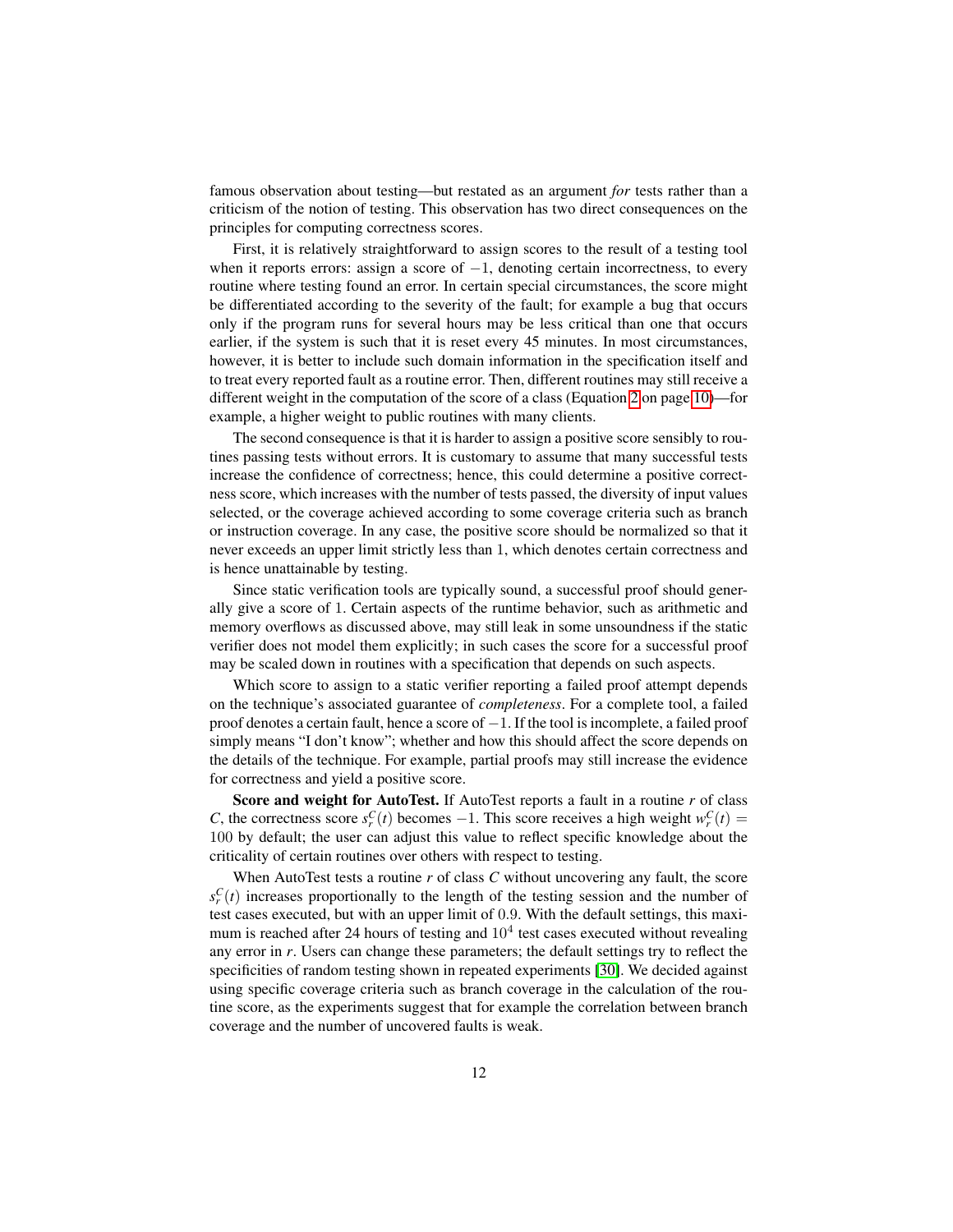Score and weight for AutoProof. AutoProof implements a sound but incomplete proof technique. The score  $s_r^C(p)$  for a routine *r* of class *C* is set accordingly: a successful proof yields a score of 1; an out-of-memory error or a timeout are inconclusive and yield a 0; a failed proof with abstract trace may be a faint indication of incorrectness: the abstract trace may not correspond to any concrete trace (showing an actual fault), but it often suggests that a proof might be possible with more accurate assertions. The score is then −0.2 to reflect this heuristic observation.

The weight  $w_r^C(p)$  takes into account the few language features that are currently unsupported (floating point numbers and exceptions, see Section [3\)](#page-3-0): if *r*'s body contains such features,  $w_r^C(p)$  is conservatively set to zero. In all other cases,  $w_r^C(p)$  is 1 by default, but the user can adjust this value.

**Routine weights.** Equation [2](#page-9-1) (page [10\)](#page-9-1) combines the scores  $s_r^C$  of every routine *r* of class *C* with weights  $w_r^C$  to determine the cumulative score of *C*. The weights  $w_r^C$ should quantify the relevance of routine *r* for the correctness of class *C*. This depends in general on the overall system design, which only developers can express appropriately, but which often depends on the visibility of a routine.

Eve supports a simple way to enter this piece of information: every routine has an optional *importance* flag which takes the values *low* and *high*.  $w_r^C$  is then

$$
w_r^C = v_r^C \cdot i_r^C
$$

The visibility of *r* determines  $v_r^C$ , which is 2 if *r* is public and 1 otherwise. The importance of *r* determines  $i_r^C$ , which is 2 if *r* has high importance,  $1/2$  if it has low importance, and 1 it the developer did not set the importance flag.

#### 8 Usage Scenarios

How serviceable is Eve's score which combines the results of different verification tools, as opposed to considering the tools' outputs individually? This section outlines a few straightforward scenarios that compare the output given by AutoProof or AutoTest in isolation against Eve's combined output; they show the greater confidence supplied by Eve, and the straightforward interpretability of its output. The example<sup>[1](#page-12-0)</sup> models attributes of an individual with a class *PERSON*. Table [2](#page-13-1) lists 5 routines of the class to be verified; for each routine, the table reports the score and weight of AutoProof and AutoTest within Eve, and the corresponding combined score.

Routine *set age* demonstrates a favorable scenario, where each tool can provide strong positive evidence indicating correctness. The overall score is, correspondingly, quite high, but it still falls short of the maximum because testing can never prove the absence of errors with 100% confidence.

Routine *increase age* includes integer arithmetic, which might produce overflow. AutoProof can verify the routine, but Eve is aware that the proof scheme models integers as mathematical integers, hence it weights down the value of the successful proof

<span id="page-12-0"></span> $1$  The complete source code of the example is available at:

[http://se.ethz.ch/people/tschannen/sefm2011\\_example.zip](http://se.ethz.ch/people/tschannen/sefm2011_example.zip).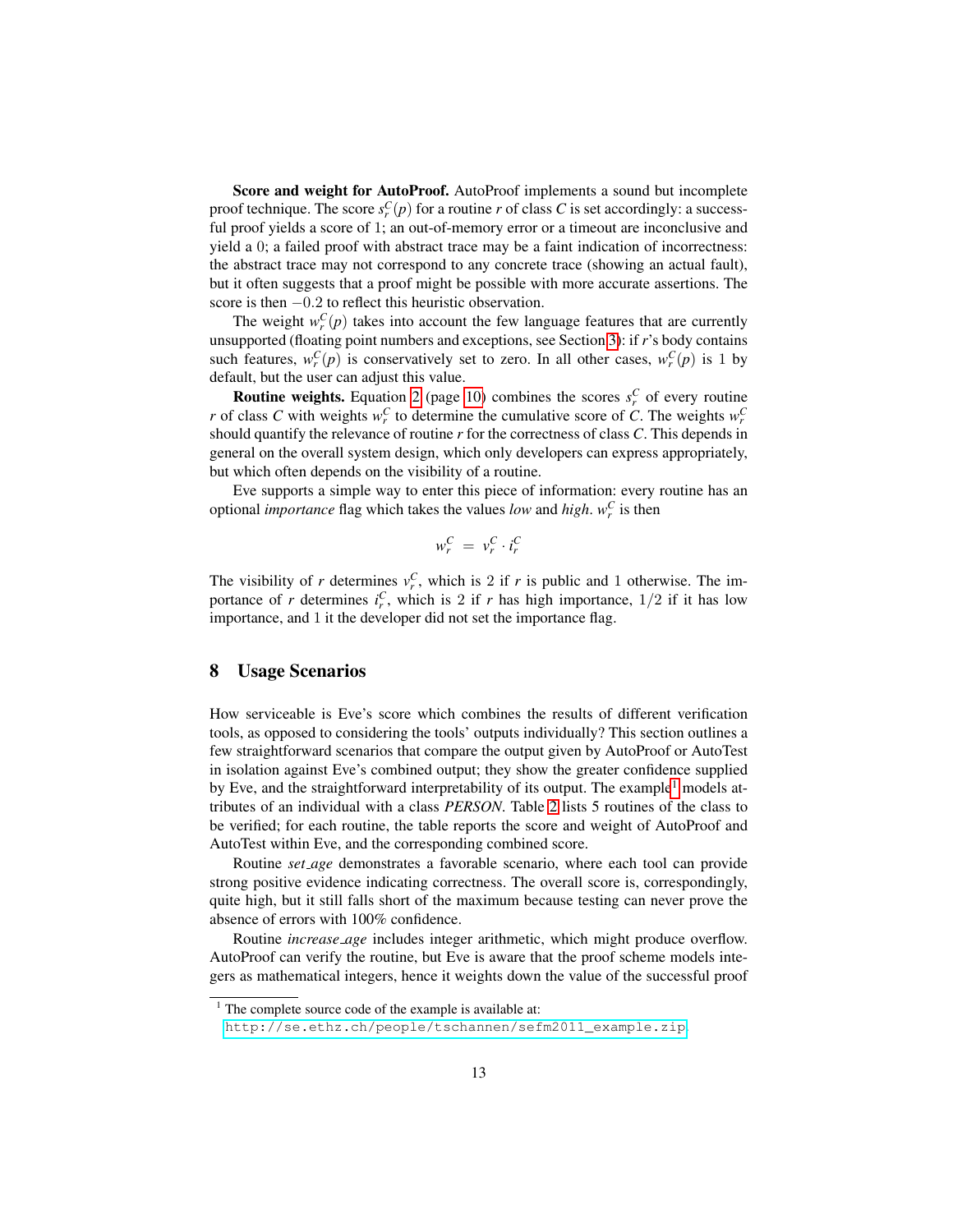| Item                      | Tool                 | <b>Result</b>         | Weight  | Score   |
|---------------------------|----------------------|-----------------------|---------|---------|
| set_age                   | AutoProof            | Verified successfully | 1.0     | 1.00    |
|                           | <b>AutoTest</b>      | No errors found       | 1.0     | 0.90    |
|                           | <b>Routine score</b> |                       | 0.95    |         |
| increase_age              | AutoProof            | Verified successfully | 0.5     | 1.00    |
|                           | AutoTest             | Overflow detected     | 100.0   | $-1.00$ |
|                           | <b>Routine score</b> |                       | $-0.99$ |         |
| age_difference            | AutoProof            | Verified successfully | 0.5     | 1.00    |
|                           | AutoTest             | No errors found       | 1.0     | 0.90    |
|                           | <b>Routine score</b> |                       |         | 0.93    |
| set_name                  | AutoProof            | Proof failed          | 0.5     | $-0.10$ |
|                           | <b>AutoTest</b>      | No errors found       | 1.0     | 0.90    |
|                           | <b>Routine score</b> |                       | 0.57    |         |
| body_mass_index_AutoProof |                      | Inapplicable          | 0.0     | 0.00    |
|                           | <b>AutoTest</b>      | No errors found       | 1.0     | 0.90    |
|                           | <b>Routine score</b> |                       | 0.90    |         |
| apply_command             | AutoProof            | Verified successfully | 1.0     | 1.00    |
|                           | AutoTest             | Inapplicable          | 0.0     | 0.00    |
|                           | <b>Routine score</b> |                       |         | 1.00    |
| <i>PERSON</i>             | <b>Class score</b>   |                       |         | 0.56    |

<span id="page-13-1"></span>Table 2. Individual and combined results for class *PERSON*.

because the abstraction may overlook overflow errors. Indeed, AutoTest reveals an overflow when executing the routine with the maximum integer value. The combined score indicates that there is an error, which AutoTest discovered beyond the limitations of AutoProof. Another routine *age difference* also uses integer arithmetic but it is correct. Eve still scales down AutoProof's score accordingly; in this case, however, AutoTest does not find any error, hence the overall score grows high: the uncertainties of the two tools compensate each other and the cumulative score indicates confidence.

Routine *set name* relies on the object comparison semantics, which AutoProof overapproximates. In this case, a failed proof does not necessarily indicate an error in the routine, hence it only accounts for a mildly negative score. When AutoTest does not find any error after thorough testing, the combined score becomes visibly positive, while still leaving a margin of uncertainty given the lack of conclusive evidence either way.

Routines *body mass index* and *apply command* demonstrate how Eve's combination of tools expands the applicability of verification: *body mass index* uses floating point arithmetic, unsupported by AutoProof, whereas *apply command* uses agents, unsupported by AutoTest. Eve relies entirely on the only applicable tool in each case.

The overall class score (last line of Table [2\)](#page-13-1) uses a uniform weight for the routines; the score concisely indicates that considerable effort has been successfully invested in the class's verification, but some non-trivial issues are open.

# <span id="page-13-0"></span>9 Conclusions

Eve improves the usability of the individual verification tools by integrating them into an environment which features: automation and minimal direct user interaction; modularity at class and routine level; and extensibility with new tools. The current implementation of Eve [\[11\]](#page-15-2) combines a static verifier for Hoare-style proofs and a dynamic contract-based testing framework. The present paper has shown how these two techniques can be used in combination to improve the overall productiveness of verification.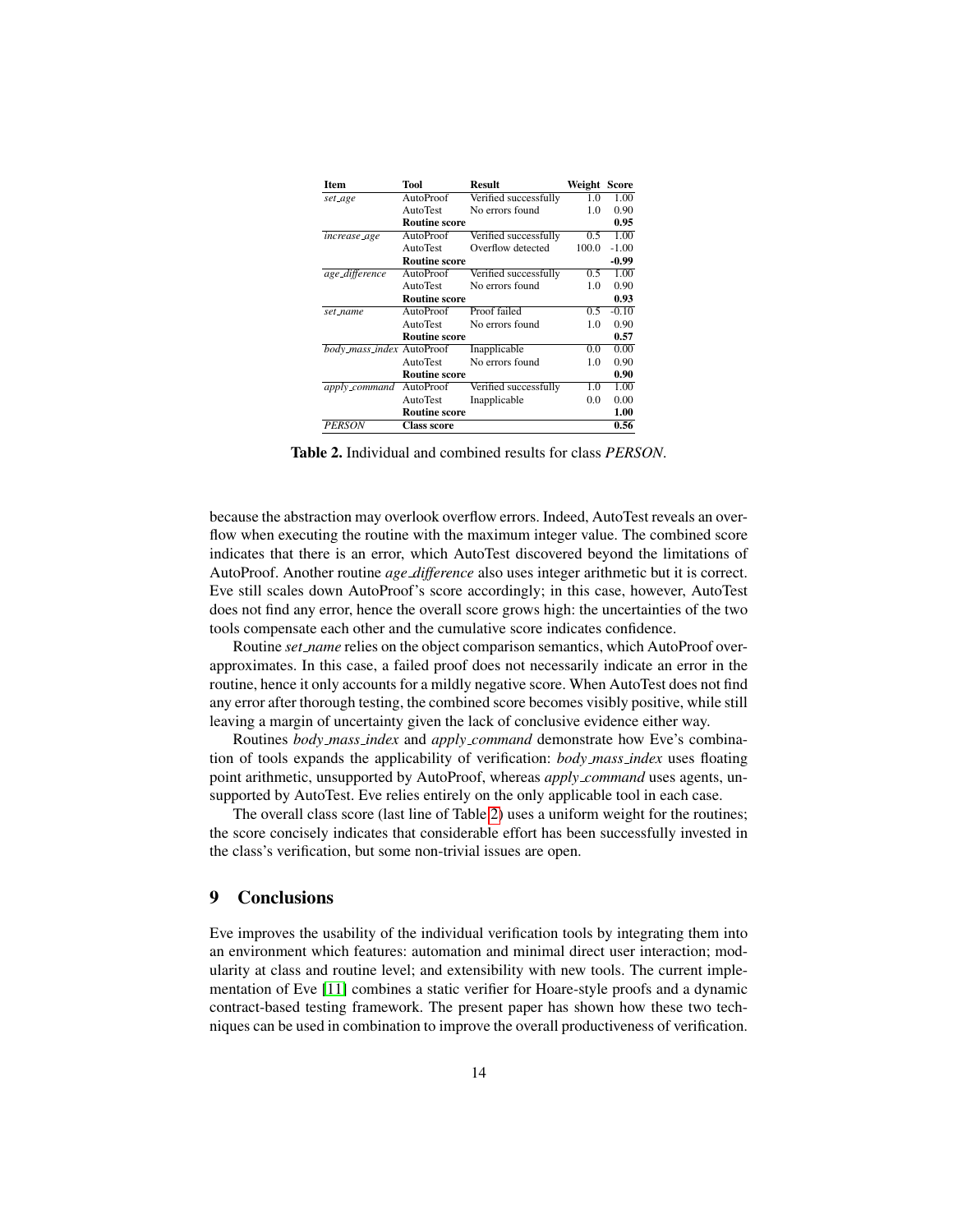Limitations and future work. In some situations, the integration of proofs and tests is still ineffective and provides an unsatisfactory user experience:

- When testing is the only technique applicable, it may be difficult to provide users with fast feedback. Automated random testing is very effective at finding delicate and unexpected bugs, but may require long sessions.
- The analysis of correct routines that use certain sophisticated language features beyond those currently supported by AutoProof—may be inconclusive: testing does not find any error, but this is no substitute for a correctness proof.
- The completeness of contracts strongly affects the performance of verification. Weak contracts are easier to write and to reason about; strong contracts boost modular verification and expose subtler defects.
- Eve integrates multiple verification tools to complement their strengths and weaknesses. Different tools, however, may introduce discrepant models of the same implementation, such as for the class *INTEGER* discussed above. As the number of integrated tools grows, reconciling several contradictory semantics may become a delicate issue.

Future work will address these limitations to perfect the integration of testing and proofs; in particular, the following directions deserve further investigation.

- If AutoProof successfully verifies an assertion clause, the runtime checking of that specific clause can be disabled; this would contribute to speeding up the testing process. This improvement is currently unsupported because it requires a change in the Eiffel runtime to enable and disable the checking of individual assertion clauses.
- Integrating contract inference tools, such as our own AutoInfer [\[28\]](#page-15-26), will assuage the problem of weak contracts that hold back the full potential of static provers. Another related synergy between static and dynamic techniques is the static verification of dynamically *guessed* contracts.
- A failed proof attempt usually comes with an *abstract* counterexample trace, which is, in general, not directly executable. The abstract trace may, however, provide enough information to suggest a *concrete* trace that is executable and show a real bug, or to conclude that the abstract trace is spurious. A spurious trace can help refine the proof model and sharpen the proof attempt, in a way similar to what done in the CEGAR (Counter-Example Guided Abstraction Refinement) paradigm [\[3\]](#page-15-9).

The integration of more tools into Eve will improve the overall effectiveness of the various techniques and advance the quest towards the goal of *Verification As A Matter Of Course*.

*Acknowledgements.* The authors thank Nadia Polikarpova and Yi Wei for suggesting examples discussed in the paper.

## References

- <span id="page-14-1"></span>1. G. Ammons, R. Bodík, and J. R. Larus. Mining specifications. In *POPL*, pages 4–16, 2002.
- <span id="page-14-0"></span>2. M. Barnett, R. Leino, and W. Schulte. The Spec# Programming System: An Overview. In *CASSIS*, volume 3362 of *LNCS*, pages 49–69. Springer, 2004.